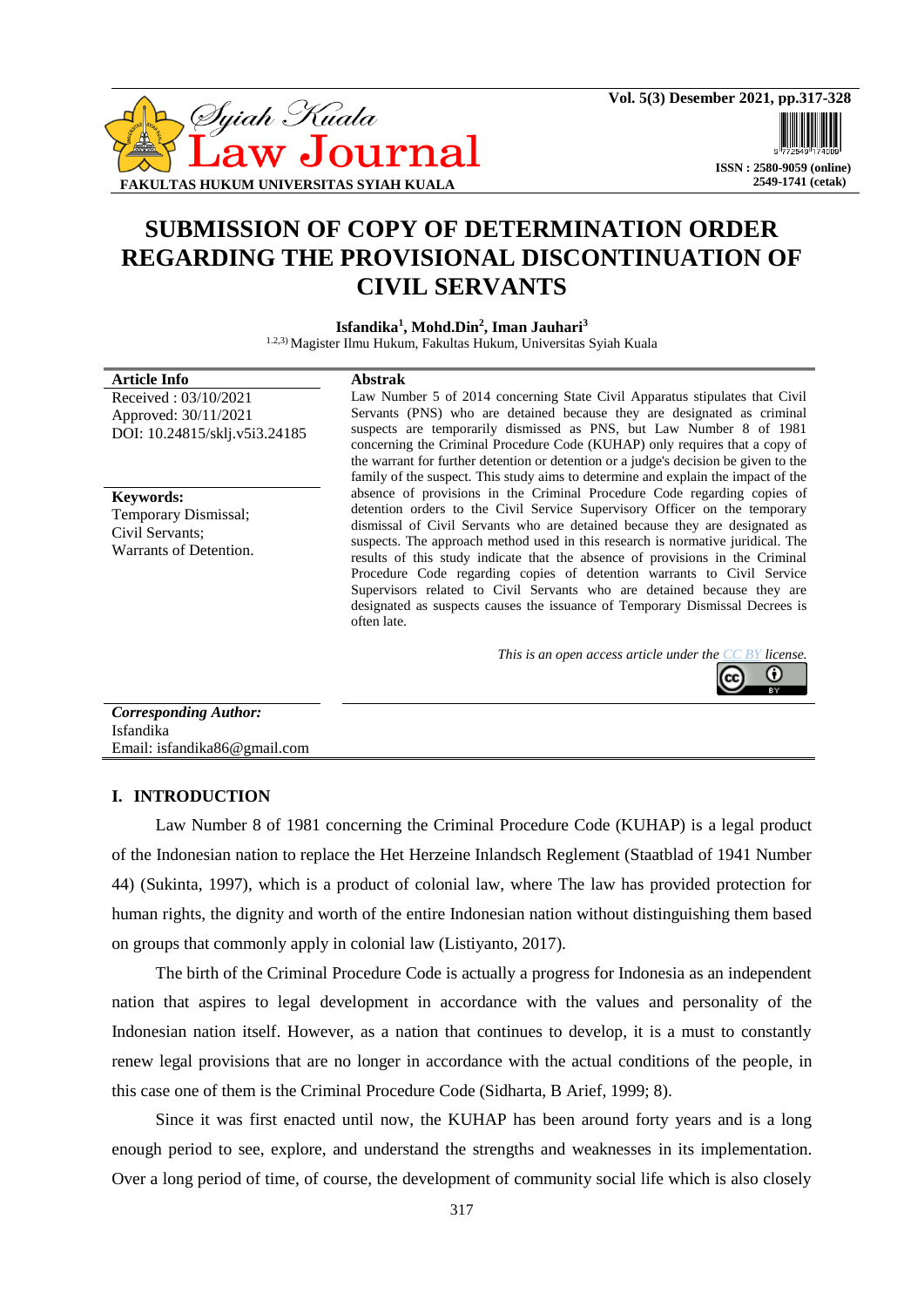related to legal needs has occurred a lot, so that in general the Criminal Procedure Code can be concluded that it is no longer in accordance with changes in the constitutional system and legal developments in society so that it needs to be replaced with a new criminal procedure law. (RUUKUHAP, 2021). As described in the general explanation of the Draft Criminal Procedure Code, that the occurrence of economic, social and legal changes, especially in the field of transportation and communication due to technological advances, has made the world feel smaller.

Renewal of criminal procedural law in Indonesia is needed to improve legislation that has multiple interpretations, disharmony and overlaps (Nawawi A, Barda, 2009). The Criminal Procedure Code, which is still the procedure for administering criminal procedural law (formal criminal law) in Indonesia, applies to all persons subject to public justice, including those who work as Civil Servants. Civil servants who are expected to be role models in social life are required to always obey and obey applicable laws (Marbun, SF, 2000). Civil servants, like other citizens, have the same position before the law. If a civil servant is involved in a criminal case, it must be processed accordingly. and without prejudice to the provisions regulated in criminal legislation,

The state regulates a Civil Servant who is entangled in a criminal case in Law Number 5 of 2014 concerning State Civil Apparatus (hereinafter referred to as the ASN Law), where Article 88 paragraph (1) of the ASN Law states that "Civil servants who are detained for determined as a criminal act, temporarily dismissed" (ASN Law No. 5, 2014). Then it is described in Article 280 of Government Regulation Number 11 of 2017 concerning Management of Civil Servants and Government Regulation Number 17 of 2020 concerning Amendments to Government Regulation Number 11 of 2017 (hereinafter referred to as PP Management of Civil Servants) that "temporary dismissal takes effect from the date of detention (PP No. 17, 2020) until released by a warrant to terminate the investigation or prosecution,

Temporary Dismissal of Civil Servants based on PP on PNS Management is "dismissal which results in PNS losing their status as PNS for a while". Temporary dismissal of civil servants is different from temporary release from positions regulated in Government Regulation Number 53 of 2010 concerning Civil Servant Discipline (PP Disciplinary Civil Servants), where the temporary dismissal is applied solely because the civil servant concerned is detained as a suspect in a criminal act, not because of an alleged violation. discipline. Examination and imposition of disciplinary penalties for civil servants who are involved in a crime will only be carried out if the civil servant concerned is sentenced based on a court decision that has permanent legal force.

Regulation of the State Civil Service Agency Number 3 of 2020 concerning Technical Instructions for Dismissal of Civil Servants states in Article 40 that "the detention of a civil servant who is determined to be a crime is proven by a detention order from an authorized official" and then this evidence is also included in the preamble to the Decree on Temporary Dismissal. namely number, date of letter, name of suspect, occupation, and reason for detention. (BKN Regulation No.3, 2020)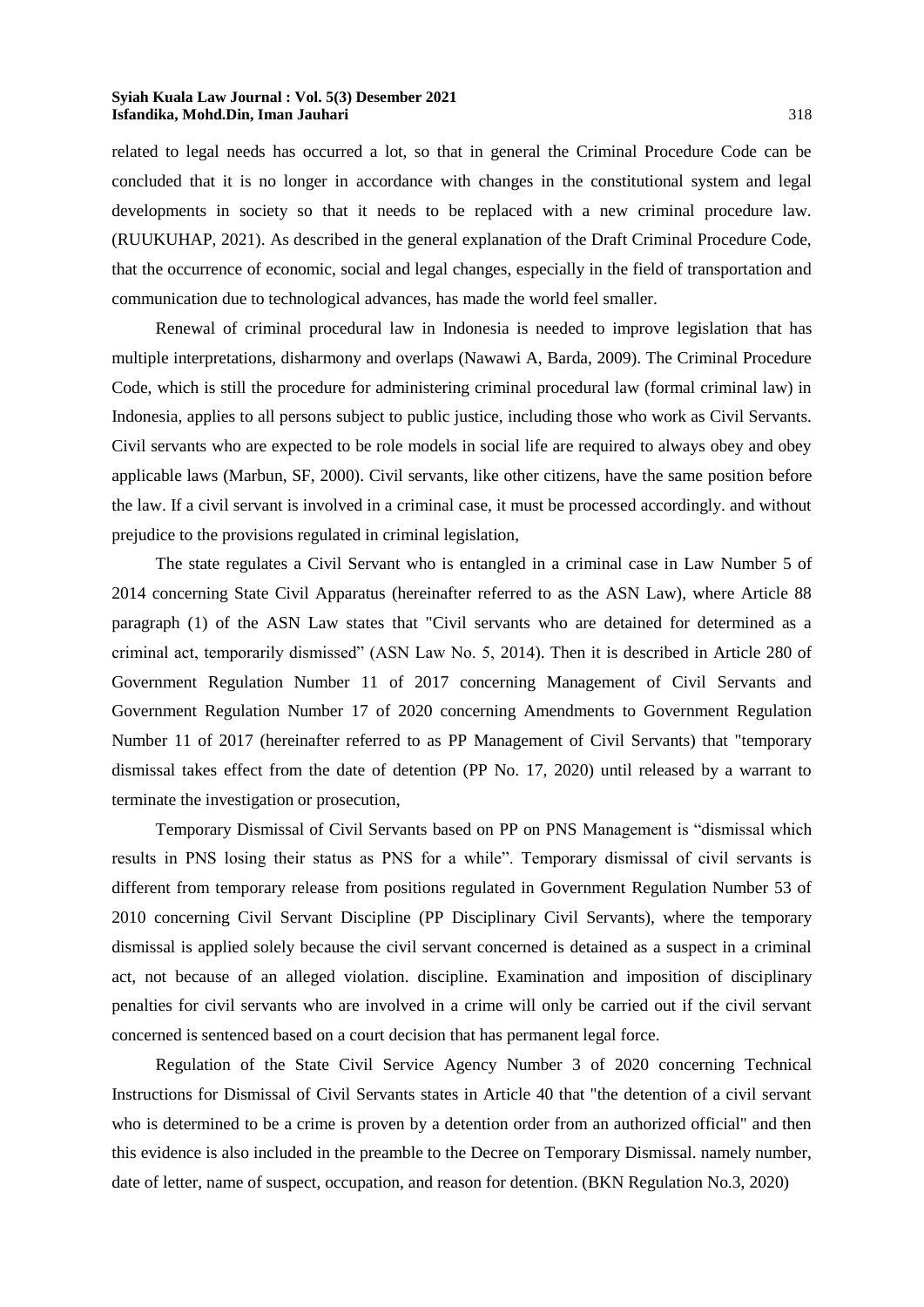The problems that then arise in the temporary suspension of the detained civil servants because they are designated as criminal suspects are related to the detention order which is used as the basis for the issuance of the Temporary Dismissal Decree. This is due to the absence of provisions requiring a copy of a detention order to be issued to the agency or institution or company where a suspect works in the Criminal Procedure Code (Law No. 8, 1981). Even in the Draft Law on the Criminal Procedure Code, up to now there is no setting for a copy of a detention order to be found for a civil servant supervisor in charge of a civil servant who was detained because it was determined as a crime. but has arranged a copy to the unit commander in the event that the suspect or defendant detained is a member of the Indonesian National Army who commits a general crime (RUUKUHAP, 2020). Failure to provide a copy of the detention order to the staffing officer will delay the issuance of the Temporary Dismissal Decree which in the end will cause the income of the detained civil servant to be paid in full and cannot be replaced with temporary dismissal money (50 percent of the income received each month) until the issuance of the decree. Temporary Dismissal (BKN Regulation No. 3, 2020). So the final implication is that it is detrimental to state finances. Failure to provide a copy of the detention order to the staffing officer will delay the issuance of the Temporary Dismissal Decree which in the end will cause the income of the detained civil servant to be paid in full and cannot be replaced with temporary dismissal money (50 percent of the income received each month) until the issuance of the decree. Temporary Dismissal (BKN Regulation No. 3, 2020). So the final implication is that it is detrimental to state finances. Failure to provide a copy of the detention order to the staffing officer will delay the issuance of the Temporary Dismissal Decree which in the end will cause the income of the detained civil servant to be paid in full and cannot be replaced with temporary dismissal money (50 percent of the income received each month) until the issuance of the decree. Temporary Dismissal (BKN Regulation No. 3, 2020). So the final implication is that it is detrimental to state finances.

This study aims to determine and explain the impact of the absence of provisions in the Criminal Procedure Code regarding copies of detention orders to the Civil Service Supervisory Officer on the temporary dismissal of Civil Servants who are detained because they are designated as suspects.

In accordance with the purpose of this research, which is to examine how the juridical impact of the absence of provisions in the Criminal Procedure Code regarding copies of detention orders to civil service supervisors for the temporary dismissal of civil servants who are detained because they are designated as suspects, then as an analytical tool in answering existing problems, the Legal System Theory will be used. .

The word "system" comes from the word "systema" which was adopted from Greek which means "as a whole consisting of various parts" (Suherman, A Maman, 2004). created (HS, Salim, 2010). The system in The New Webstyer International Dictionary 1980 means "something that is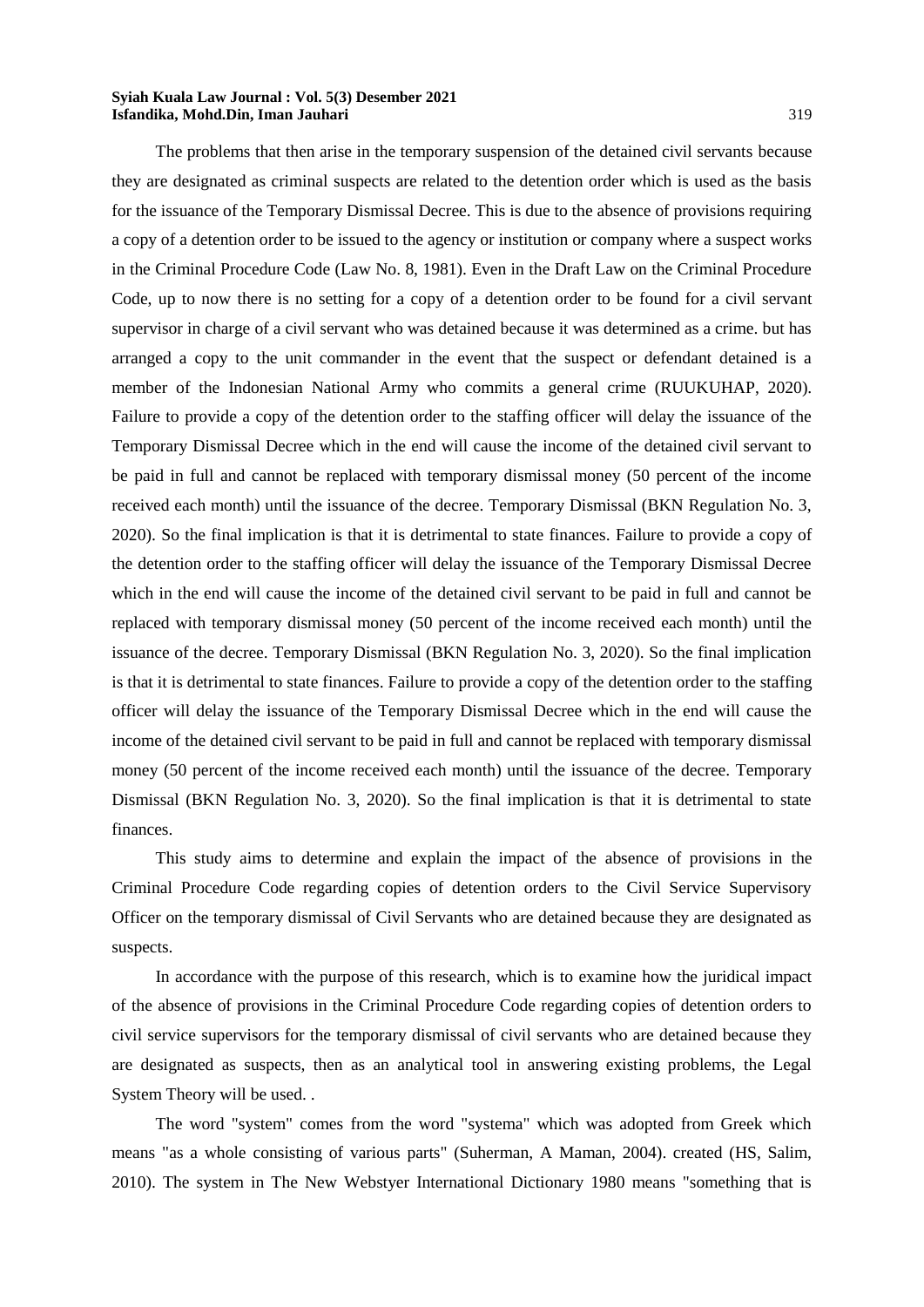organized, intact and complex, and there is no need to argue the difference between the system and subsystems, because the subsystem is part of the system itself ". interpreted as "a collection of parts or components that are interconnected on a regular basis and form a single unit." (Prodjohamidjojo, Martiman, 1983)

D. Keuning has compiled a system from various expert opinions, including: Ludwig Von Bertalanffy said "a system is a complex element of the interaction of elements". AD Hall and RE Fagen refer to a system as "a collection of objects that work together between objects and attributes". Kennet Berrien said the system is "a collection of components that interact with each other, (a system is a set of components, interacting with each other)". Richard A. Johnson, James E. Resonweig and Fremont E. Kast said "a system has a number of components that are designed to achieve certain goals according to the plan". (Suherman, A Maman, 2004).

The system according to R. Subekti is "an orderly arrangement, a whole consisting of interrelated parts, arranged according to a pattern, the result of a thought to achieve a goal". The system according to Sudikno Mertokusumo is "a unit consisting of elements that interact with each other and work together to achieve goals". (Syahrani, Ridwan, 2008; 169)

System show various elements/components that make up system in a single unit and interact with each other in reach purpose. JH Merryman, said, "Legal system is an operating set of legal institutions, procedures, and rules", (Suherman, A Maman, 2004). meaning, In this theory the legal system is an "operational instrument that includes institutions, procedures, and legal rules". The system referred to here is the legal system, that in the legal world there are system. Without a system, it is impossible for law enforcement to be implemented, therefore all elements in the law must work together in one unit to achieve legal purposes.

Legal System Theory first developed in Germany by Niklas Luhhman, while in the Netherlands by MC Burken. Niklas Luhhman developed a system theory with an autopoietic concept, referring to the difference (diversity) of the functions of the components in a system. system. Niklas Luhhman says that "the basic elements that make up the system itself including its internal structure are then organized into its own boundaries". Niklas Luhhman's view is still closed in a system he calls a closed system. Although the system is closed, in fact the system has a relationship with the environment. The legal system will be meaningless and useless if it cannot be felt and implemented in the midst Public. So that came the Functional Systems Theory in the legal system. (HS, Salim, 2010).

J. Ter Heide who put forward the theory of functional law, said that "the functioning of the law can be interpreted as the articulation of a fixed relationship between a number of variables". Furthermore, he explained that "a stable relationship is defined as B=FPE, meaning that the letter B is the behavior of the jury, judges, and lawmakers, while the letter F is in a relationship that involves various legal rules, and E is a concrete environment". (HS, Salim, 2010).If this theory is elaborated further, it seems that this theory wants to show the law in terms of its function and use. Legal experts,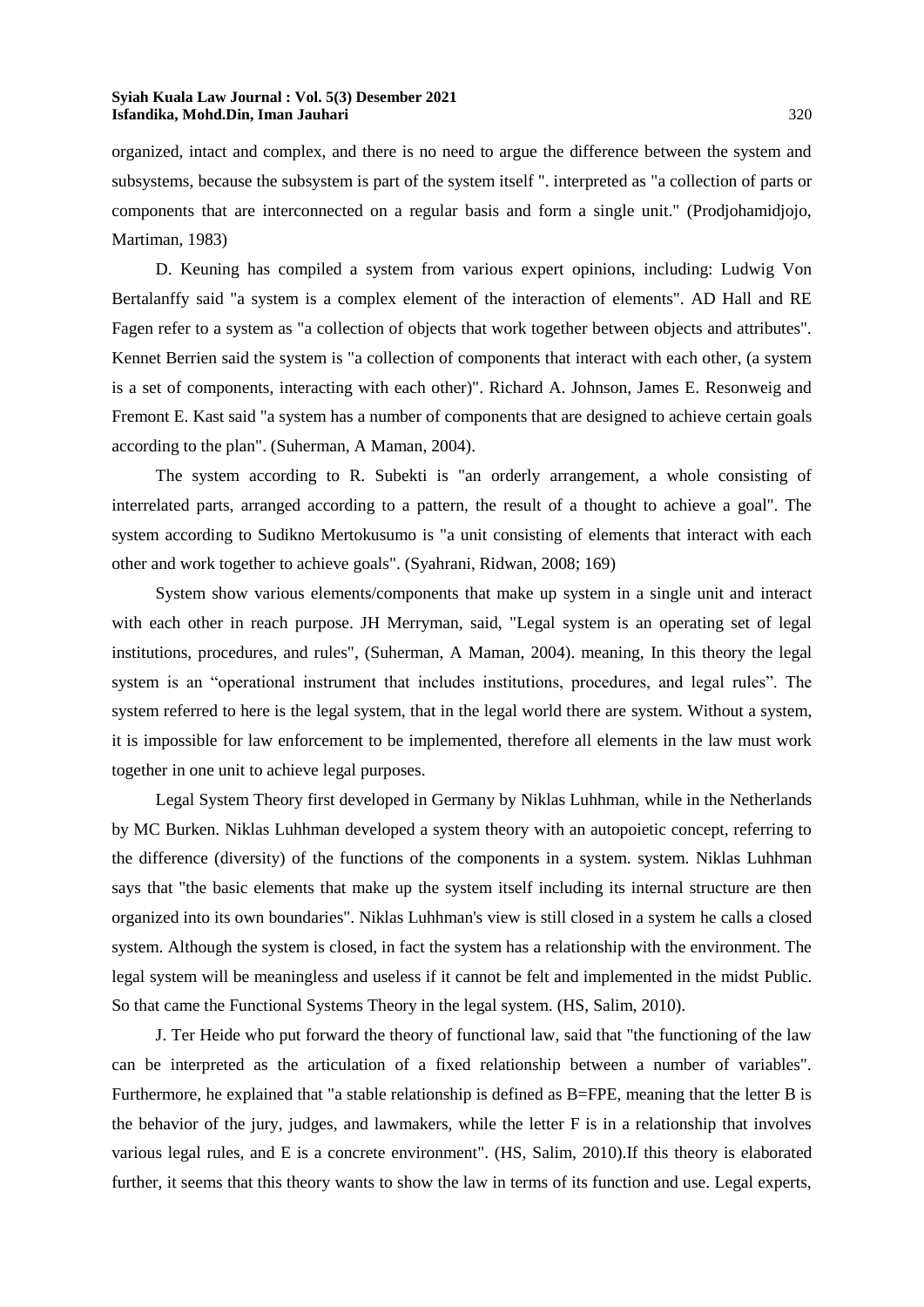judges and legislators must provide benefits to society large. Thus, the theory of the legal system must be related to the social environment in which the law exists enforced.

Meanwhile JH Merryman describes the meaning of the legal system in the Federal State, namely:

"A legal system is a set of operating institutions, rules, and legal procedures. In this sense there is one federal legal system and fifty states in the United States, separate legal systems in each of the other countries and there are still other different legal systems in organizations such as the European economic Community and the United Nations"

This view shows that "the legal system is an operational device that includes institutions, procedures and legal rules". Furthermore, it is explained that "in this context there is one country, namely the federal state (USA) with fifty legal systems in the states, where the legal system in each country is separate and there are different legal systems such as in European community organizations and the United Nations".

Lili Rasjidi and IB Wyasa Putra more specifically view the legal system by saying that "the legal system is a large unified system consisting of small subsystems, namely the education subsystem, the formation and application of law, and so on, which is essentially a system of separate ones." This shows the legal system as a complex system that requires keen rigor to understand the integrity of the process. This small subsystem is divided into three groups by Lawrence M Friedman, namely "consisting of structure, substance and legal culture". According to Friedman, that "the legal system includes the substance, structure, and legal culture".

According to Lawrence M Friedman, "the three elements in US law are composed of the legal structure, followed by the substance and legal culture". The three components, further Friedman, describe "how the legal system is structured substantively, what the legal system does, how the legal system runs it, and in turn will see the level of legal awareness". Thoughts and forces outside the law make the legal system stop and move. These three elements can be used to describe what the legal system does.

The effectiveness of the law can be understood from Friedman's statement that "thoughts and forces outside the legal machine that can make the legal system stop or move, the law will run or not (stop) caused by legal thought and power, implementing legal obligations, in this case including law enforcement officials and all Public".

# **II. RESEARCH METHOD**

The approach method used in this research is normative juridical, namely the law is conceptualized as a norm, principle, rule or dogma. The normative juridical approach is also known as the doctrinal approach or normative legal research. The normative juridical research stage is carried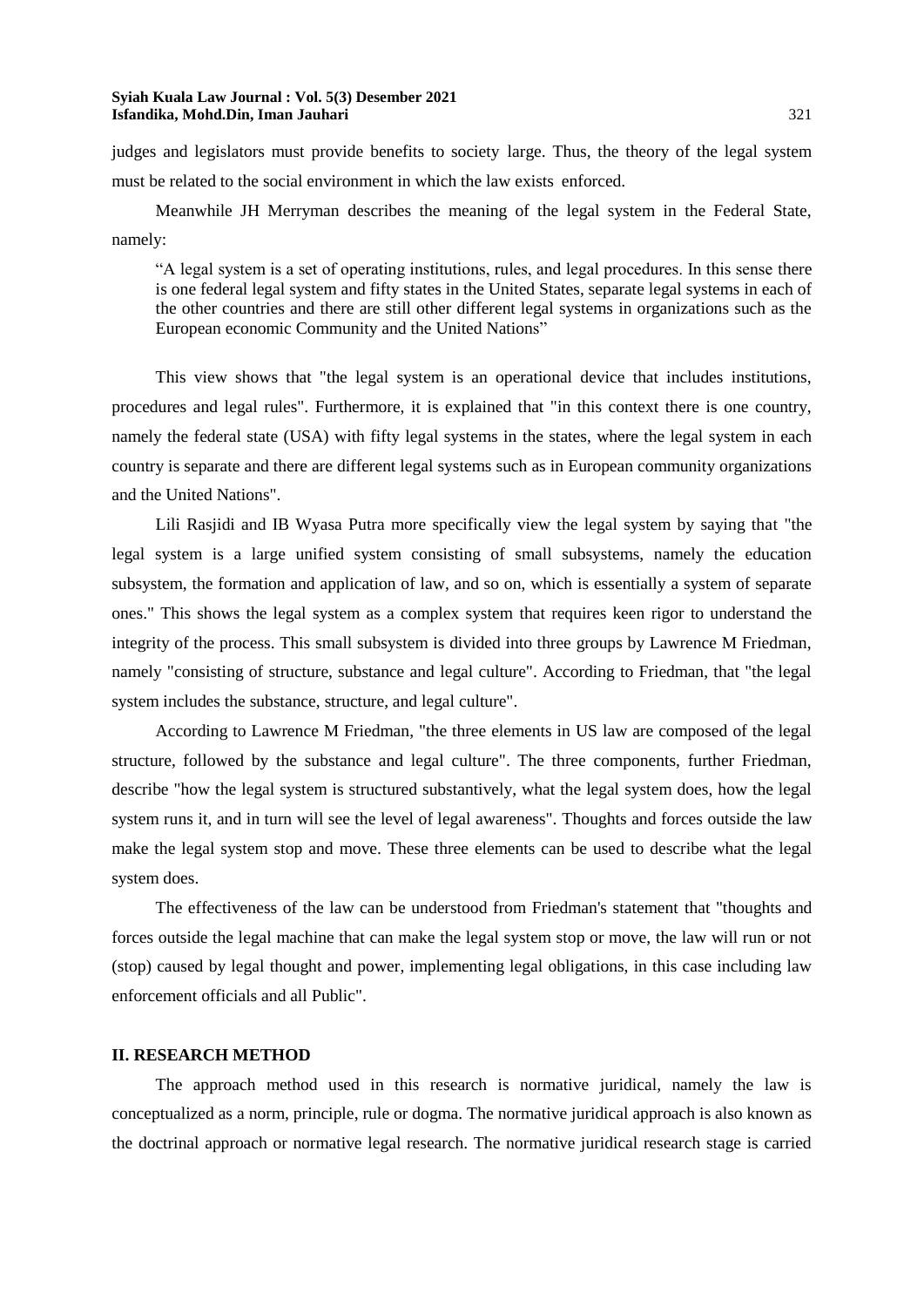out through a review of the literature (library study). However, if needed, interviews can be conducted to complete the literature study. (Ilyas et al., 2017).

The author would like to examine the rules contained in Law Number 8 of 1981 concerning Criminal Procedure Code (KUHAP), Law Number 5 of 2014 concerning State Civil Apparatus, Government Regulation Number 11 of 2017 concerning Management of Civil Servants, Government Regulation Number 17 Year 2020 concerning Amendments to Government Regulation Number I1 of 2017, Regulation of the State Civil Service Agency Number 3 of 2020 concerning Technical Instructions for Dismissal of Civil Servants regarding the issue of submitting copies of detention orders to institutions where civil servants work who are detained because they are designated as criminal suspects. This research is in the form of content analysis, research that is an in-depth discussion of the content of printed or written information where this legal research tries to localize all related legal materials in the form of documents, decisions and related discussions recorded on propositions related to the theme of this research. (Ade Saptomo, 2009).

Data collection techniques are carried out through analyzing data that can be obtained from laws and regulations, textbooks, journals, research results, bibliographies, encyclopedias, cumulative indexes and others. This technique can be done through detailed, systematic and focused grouping and recording of library documents. Then can be done Interpretation (Gramatical, Authentic, and Systematic) and Legal Construction (Analogy and Argumentum Acontrario). (Ilyas et al., 2017).

The legal materials used in this research are primary legal materials and secondary legal materials that can be obtained through tracing several legal materials, namely primary, secondary and tertiary legal materials. Furthermore, the legal materials are obtained by reading, identifying, researching, studying, and analyzing official documents, literatures, research reports, and other reading sources. In this study, primary legal materials were also used by conducting unstructured interviews and discussions related to this research.

Based on the data that has been obtained through the literature study and field research, then data processing will be carried out, namely activities to make systematics on written legal materials. Analysis of the data was carried out qualitatively, namely the analysis in the form of descriptive analytical and prescriptive analysis which started from a systematic juridical analysis. (Ilyas et al., 2017).

The analysis was carried out to select and sort the data to obtain a complete understanding of the submission of a copy of the detention order to the institution where the civil servant was working who was detained because he was designated as a suspect in a criminal act. The data that has been obtained will be analyzed qualitatively (Anselm Strauss, 2009) to arrive at a conclusion, so that the main problems that will be studied in this study will be answered.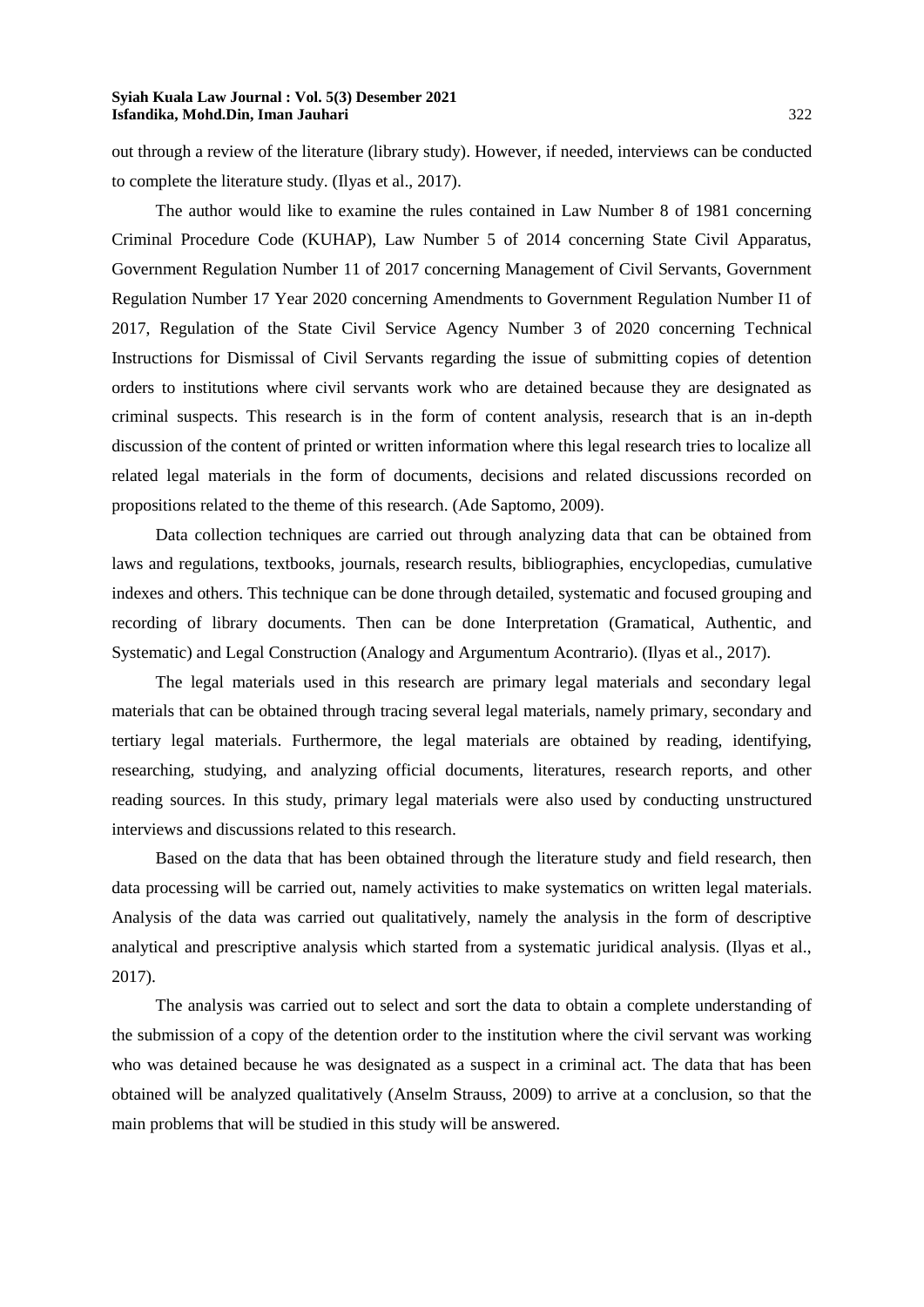## **III. RESULTS AND DISCUSSION**

Civil Servants (PNS) as ASN in every action are bound by employment law and other laws in Indonesia. If a civil servant is involved in a criminal act, in addition to being processed under the Criminal Code and the Criminal Procedure Code, it is also processed according to the employment laws and regulations. Article 88 paragraph (1) of the ASN Law states that "PNS who are detained because they are designated as criminal suspects are subject to temporary suspension". Government Regulation Number 17 of 2020 states "Temporary dismissal takes effect from the time the civil servant is detained", but the issuance of the temporary dismissal decree is often delayed because information on the existence of a detained civil servant was received too late by the agency in charge of the civil service sector, namely the Regional Personnel Agency (BKD/BKPSDM/BKPP) or the Bureau of Civil Service. Personnel (vertical agency staffing unit). One of the reasons is that there is no provision in the Criminal Procedure Code regarding a copy of the arrest warrant to the suspect's Personnel Development Officer in the event that the suspect is a civil servant. Article 21 of the Criminal Procedure Code only stipulates that a copy of the detention order is given to the suspect's family.

Based on the results of interviews with several civil servants who handled the temporary dismissal of civil servants, it was found that so far information on the existence of detained civil servants was obtained from news in newspapers or information circulating among the public. This situation applies to all criminal acts. For example, when news of the arrest of a criminal act with the status of a civil servant in Service A status circulated among the public, the staff contacted the service, the agency then searched all units under it to find out the truth of the information and convey it to the personnel. After receiving sufficient information, the staff will visit the police station where the suspect is being held to confirm and bring an official letter of request to obtain a copy of the arrest warrant. Searching is easier when the information is obtained from newspapers, because it is clear where the arrests were made and the origin of the police team who made the arrests. In addition, in several cases it was also found that the superiors of the detained civil servants did not report to the competent authorities for humanitarian reasons, namely so that the families of the detained civil servants could still receive salaries to meet their daily needs until the verdict was given. This was because the boss did not know that there were rules regarding the provision of temporary dismissal money. In addition, in several cases it was also found that the superiors of the detained civil servants did not report to the competent authorities for humanitarian reasons, namely so that the families of the detained civil servants could still receive salaries to meet their daily needs until the verdict was given. This was because the boss did not know that there were rules regarding the provision of temporary dismissal money. In addition, in several cases it was also found that the superiors of the detained civil servants did not report to the competent authorities for humanitarian reasons, namely so that the families of the detained civil servants could still receive salaries to meet their daily needs until the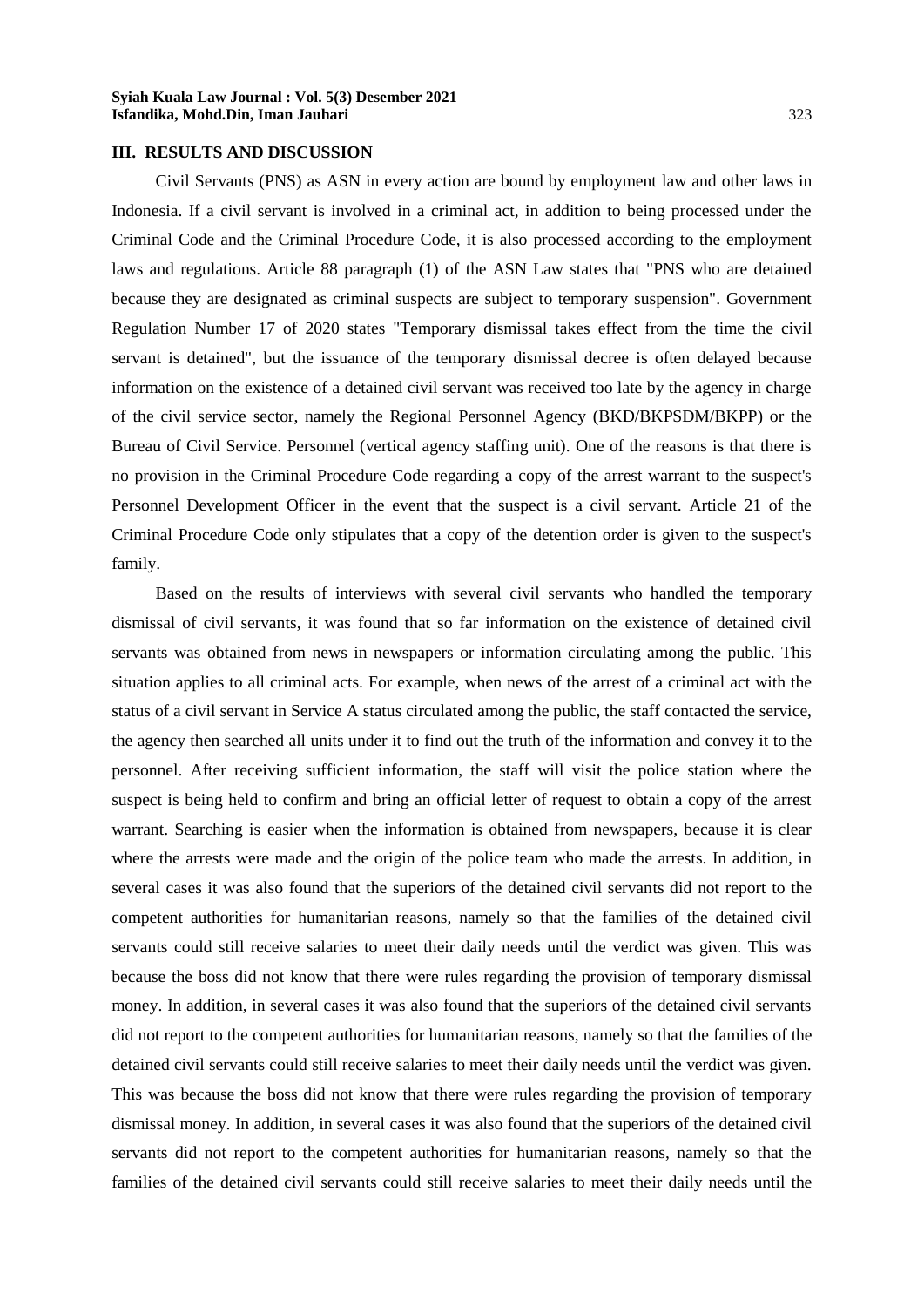verdict was given. This was because the boss did not know that there were rules regarding the provision of temporary dismissal money.

Detention as regulated in Article 20 of the Criminal Procedure Code is the authority of the investigator or assistant investigator on the orders of the investigator for the purpose of the investigation. The officer of the Supervision of Police Investigator who was interviewed stated that a copy of the detention order was given to the competent Civil Service Guidance Officer for a civil servant who was detained because he was designated a suspect in a criminal act not regulated in the Criminal Procedure Code, but in fact the investigator must still notify the supervisor of the civil servant concerned in the form of a Notification on the Progress of Results. Investigation (SP2HP). This SP2HP is not in the form of a copy of the arrest warrant (not part of the dossier), but is in the form of an ordinary administrative letter.

The Regulation of the Head of the State Police of the Republic of Indonesia Number 21 of 2011 concerning the Investigation Information System states that "The Notification on the Progress of Investigation Results (SP2HP) is a letter given to the reporter/complainant regarding the progress of the investigation results which is signed by the investigator's superior".

Notifications related to the existence of a detained civil servant are usually submitted to the office/service where the detained civil servant is on duty. Especially in corruption cases handled by the Aceh Police, although no suspects have been named, usually SP2HP is still sent a copy to the Regional Secretary. However, if it is needed for the personnel administration process, a copy (photocopy) of the detention order can be given to the staffing party as long as there is an official request letter from the agency or official in charge of the detained civil servant. However, after being investigated, it turns out that in the submission of SP2HP to the leadership or superiors of the detained civil servants, the delivery time is not regulated, so it will depend on the knowledge of each investigator.

The Attorney General's Office, which has the authority to investigate certain criminal acts based on the law, and often handles corruption cases, also has its own internal regulations regarding public information. In Article 14 paragraph (1) of the Regulation of the Attorney General of the Republic of Indonesia Number: Per-032/A/Ja/08/2010 concerning Public Information Services at the Attorney General's Office of the Republic of Indonesia, it is stated that "one of the categories of information that must be available at all times at the Prosecutor's Office includes a letter - letters relating to the handling of civil, criminal and state administrative cases at the Prosecutor's Office. Then it is explained in the explanation of the regulation that "what is meant by letters related to the activities of handling criminal and civil cases at the Prosecutor's Office, including among others, are Detention Orders".

Requests for public information can be made directly through the officer at the information desk or indirectly by mail, where before obtaining the desired information, you are required to first fill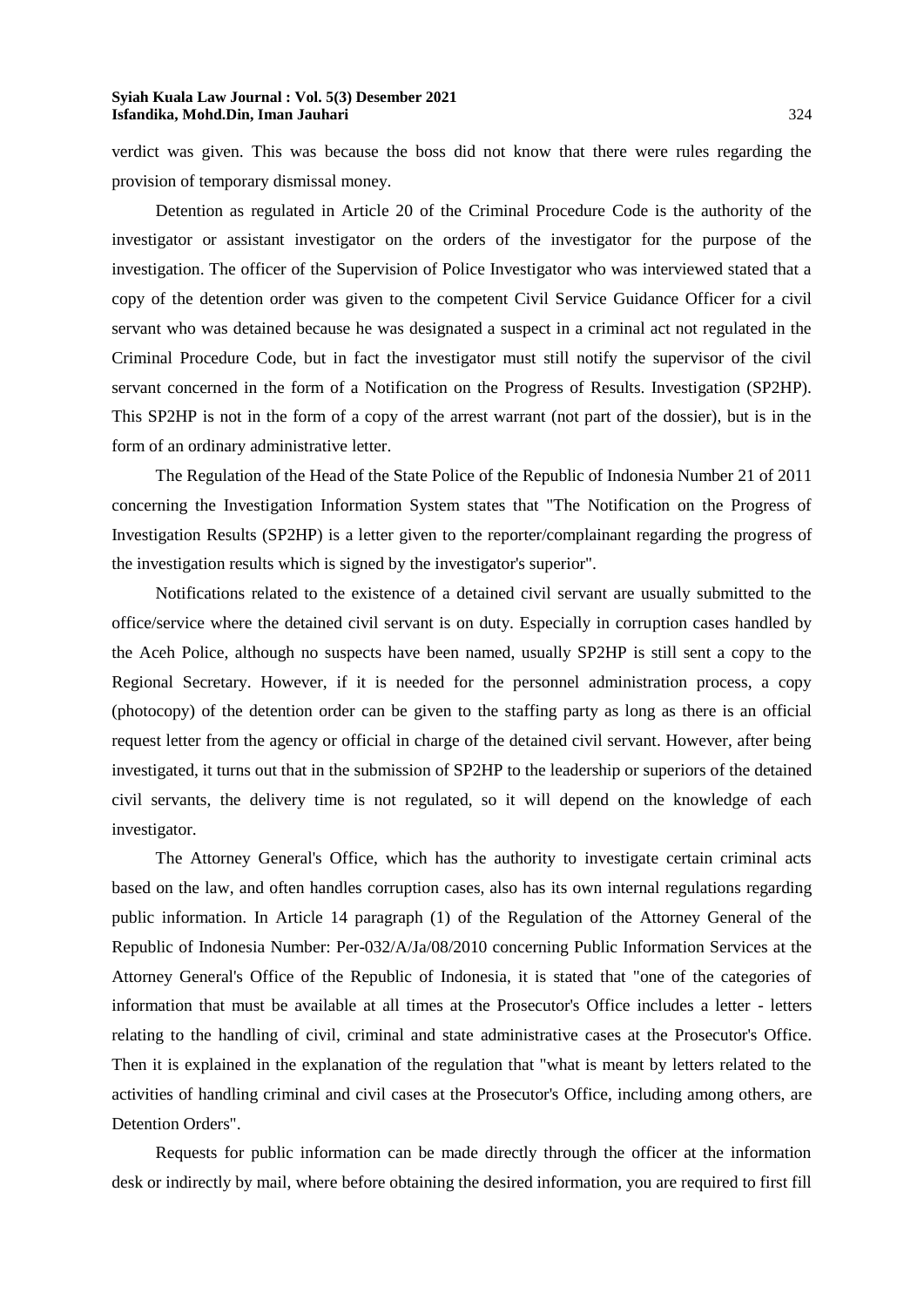out an application form or make an application letter. However, from the results of interviews with investigating prosecutors, it is known that requests for copies of detention warrants are usually made directly to the investigating prosecutor who handles cases by submitting an official request letter from the authorized official for the detained civil servant. In addition, because the case being investigated is a corruption case, even without notification to the Civil Service Supervisory Officer, of course, the staffing party already knows from the news in the newspaper.

The facts obtained in the research as described above will then be analyzed using the Legal System Theory proposed by Lawrence M. Friedman. Friedman states that "the effectiveness and success of law enforcement depends on three elements of the legal system, namely the legal structure (structure of law), legal substance (substance of the law) and legal culture (legal culture)". (Friedman, Lawrence M, 2001).

### 1. Legal Structure

The legal structure according to Friedman consists of elements of the number and level of courts, jurisdiction, and appeal procedures from court to court. Structure also means how the legislative arrangements, the authority of the president, the rules carried out by the police agency and so on. So the legal structure consists of existing legal institutions for the implementation of existing legal instruments.

Related to this research, in addition to law enforcement elements in the criminal realm such as the Police, the Prosecutor's Office and so on, the Personnel Board in the Regency/City and Provincial Governments or in the Civil Service Bureau at the Central Agency is an element of law enforcement in the personnel realm. The Personnel Agency or Bureau in question is a work unit in charge of staffing in every government agency and is responsible to the Civil Service Supervisory Officer. The Civil Service Agency or Bureau handles the temporary dismissal of civil servants based on their respective jurisdictions, depending on the employment status of the detained civil servants. So that in the case of temporary suspension of civil servants who are detained because they are designated as criminal suspects, it can be said that both in the field of criminal law and civil service law, the elements of law enforcement are sufficient.

#### 2. Legal Substance

Friedman argues that legal substance is another aspect of the legal system. Substance is the rules, norms, and patterns of human behavior that are real in the system. So the substance of the law is the legislation that applies and has binding power and as a guide for law enforcement officials.

All existing laws and regulations in Indonesia are interrelated and intertwined which form a national legal system, so that the substance of a statutory regulation will affect the implementation of other regulations related to it. The Criminal Procedure Code as a procedure for implementing criminal procedural law in Indonesia applies to all people who are under the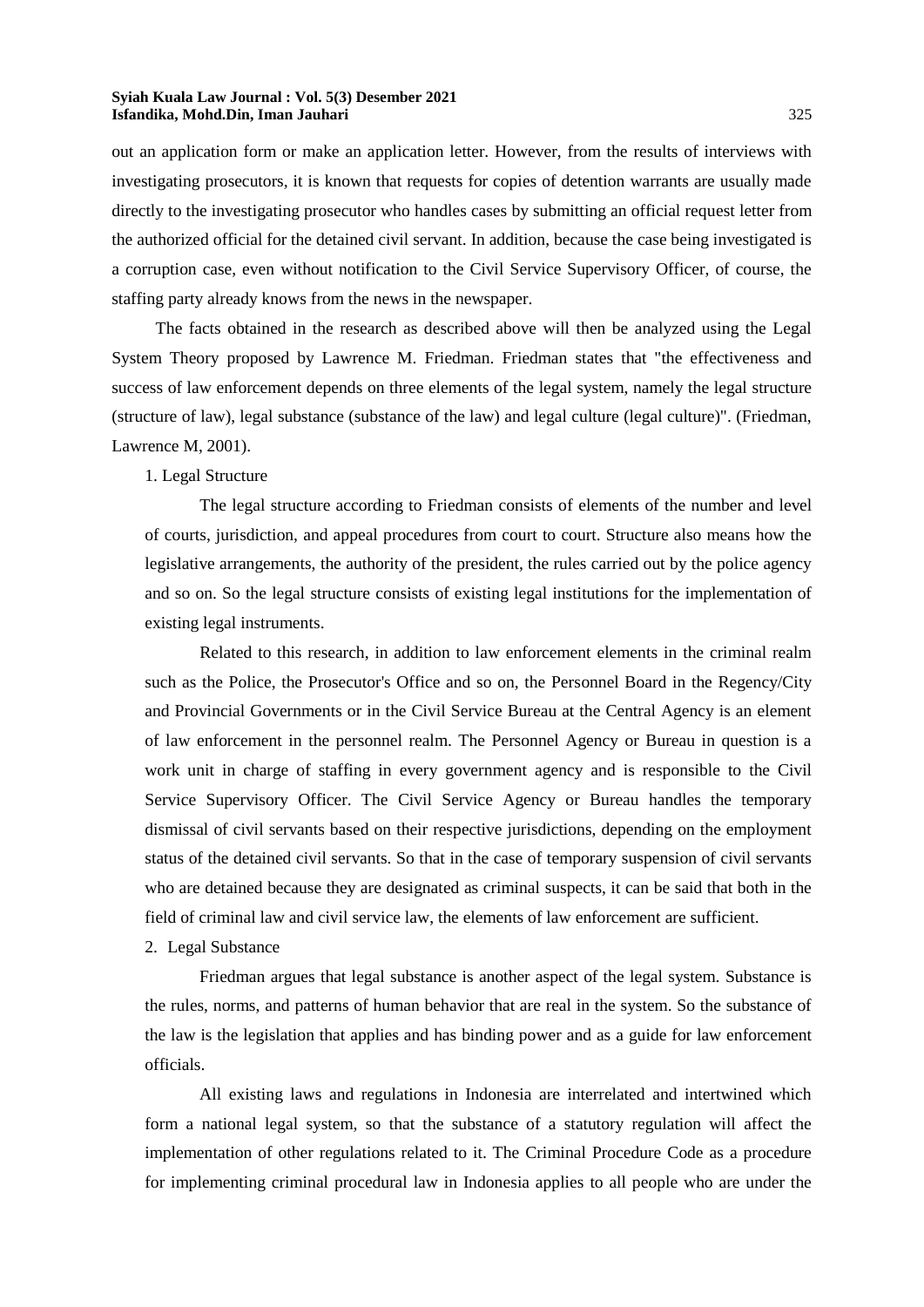jurisdiction of the general court, including those who work as Civil Servants. The substance (regulation) in the Criminal Procedure Code and government regulations regarding the implementation of the Criminal Procedure Code does not only affect the implementation of the criminal procedure law, but also the implementation of other interrelated or interrelated rules.

The substance of the copy of the detention order in the Criminal Procedure Code only requires that a copy of the detention order or further detention or a judge's determination be given to the suspect's family, but on the other hand, in the enforcement of employment regulations, a detention order is required as the legal basis for issuing a temporary dismissal of a civil servant who is detained because he is designated as a civil servant. criminal suspect. The absence of regulation in the Criminal Procedure Code is certainly an obstacle in enforcing the civil service law.

### 3. Legal Culture

Regarding legal culture or culture, it is human behavior (including the attitude of law enforcement officers) towards the law and the legal system. According to Friedman, "without the support of legal culture by the people involved in the system and society, no matter how good the legal structure is to carry out the established legal rules, no matter how good the quality of the legal substance that is made, law enforcement will not be able to run effectively". The high level of legal awareness of the community will create a good legal culture and change the public's view of the law. Without a legal culture the legal system itself will be powerless, Friedman likens it to "like a dead fish lying in a basket, not like a living fish swimming in the sea". Every country, every society or community always has its own attitude and opinion about the law (legal culture). (Friedman, Lawrence M, 2001).

Regarding legal culture in this study, it was also found that there was a low legal awareness of officials who were superiors of civil servants who were detained because they were designated as criminal suspects, this was seen from the fact that there were superiors of civil servants who knew information about the detention of their subordinates or even received SP2HP from police investigators but not forward the report to the personnel agency. This lack of legal awareness is not only due to ignorance of the rules for granting temporary dismissal money, but also for humanitarian reasons so that the families of detained civil servants can receive their usual income from civil servants. Of course, this cannot be justified at all when viewed from the aspect of justice, because when compared to cases where the criminal suspect is not a civil servant.

Based on the elaboration of the results of the research and analysis with the legal system theory above, it can be concluded that the legal substance that regulates copies of detention orders to the competent personnel agencies for PNS who are detained because they are designated as criminal suspects is urgently needed in the issuance of the Temporary Dismissal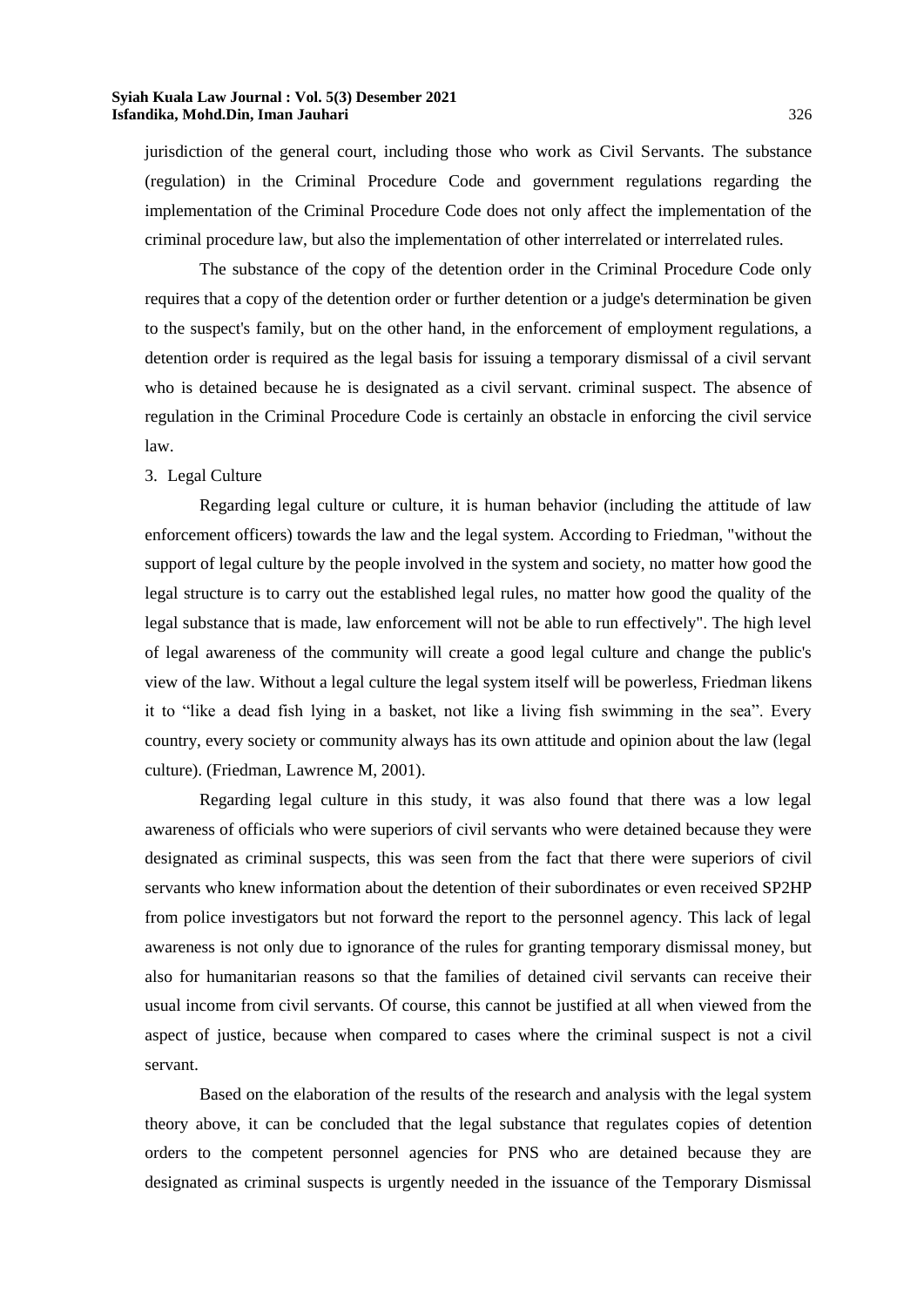Decree in order to prevent state financial losses. if later in a court decision that has permanent legal force, the detained civil servant is found guilty.

# **IV. CONCLUSION**

The absence of regulation in the Criminal Procedure Code regarding a copy of the detention order to the Civil Service Guidance Officer in the case of a civil servant who is detained because he is designated as a suspect in a criminal act, causes the issuance of a temporary dismissal decree which is often delayed. The civil service can obtain a detention warrant through an official request to the National Police investigator or the Investigating Prosecutor, but is constrained by the difficulty of obtaining information on the existence of a detained civil servant, and also often the superior of the detained civil servant does not report it to the competent official at the Civil Service Agency even though he already knows from his family. PNS who were detained or received SP2HP from the police.